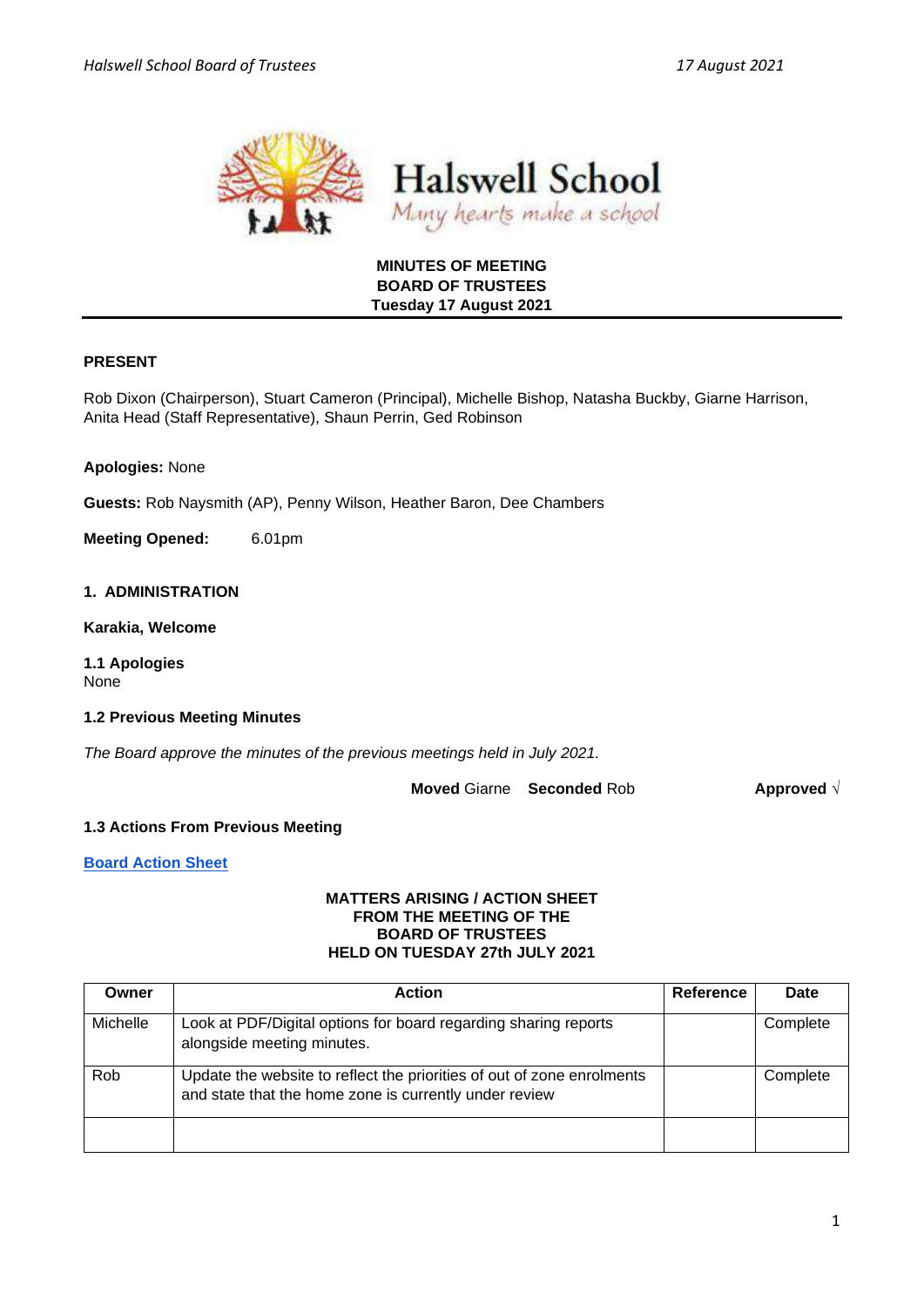## **1.4 Correspondence**

## **The School Road Redevelopment Proposal Consultation**

Incoming correspondence from the community regarding the proposed School Road redevelopment project was confirmed as reviewed by the board

Dee Chambers spoke to correspondence sent to the BoT representing a parent concern group. Three main points were raised

- They felt a fuller consultation with the school community when the board were proposing removing just 4 trees may have avoided some of the communication issues between the parent group and the board
- The process felt reactive to the parent group
- The parent group felt that initially information was hard to find, but this had improved
- The parent group felt that there was a win-win situation if they could be involved in looking at alternative options for the MoE SIPS funding

Feedback was provided to Dee Chambers by the board regarding the parent groups use of Facebook for communicating their concerns, the schools process and the steps that were followed to ensure a fully transparent and quality process. The board confirmed their unwillingness to participate in social media commentary. Had only 4 trees been affected by the redevelopment project the Board were comfortable deciding on the project, however when it became apparent that at least 10 trees would be affected, it was then that the decision was made to take the consultation to the community. The Board pointed to similar projects that had already been completed around the school that did not necessitate community consultation but there was agreement that it was appropriate on this occasion.

Outgoing correspondence – The Western Mail requested a Media Release statement regarding the School Road Redevelopment consultation process. This was provided

## **Other Correspondence**

The Press Journalists request for comment from the Board Chair regarding a petition put together by local community members for a new Secondary School in Halswell was discussed. Discussion and confirmation that the BoT were not able to comment

NZSTA – Canterbury Regional Executive Conference

## **1.5 Standing Admin Items**

- Boar[d](https://drive.google.com/open?id=1LgYeP3fbHNJrrdwtKhmni7bUn5KZf6AdawXvp-8GM5I) [register](https://drive.google.com/open?id=1LgYeP3fbHNJrrdwtKhmni7bUn5KZf6AdawXvp-8GM5I)
- Record o[f](https://docs.google.com/spreadsheets/d/1ooqHmfuVcjAxJj74l2cyNrLx6E1GWjN2CMAD-VWrSTk/edit#gid=1585903216) hours
- Con[f](https://drive.google.com/open?id=1LpqgUK6iwhrXOSzvrxmLTcgpA-wsuZg7DU-aIw9nGAw)lict of [Interest](https://drive.google.com/open?id=1LpqgUK6iwhrXOSzvrxmLTcgpA-wsuZg7DU-aIw9nGAw)
- [Capabilities and Prof Development](https://drive.google.com/open?id=1Vq0YrIsDwmndZRHvvGvFtK1YOlEWlifxCfIAxHaVDlo)
- **[Board work plan](https://docs.google.com/document/d/16WAgjXfZuFQ9Un3Lb7bJ9NQj9tU1J26Koes3jzuU9jQ/edit)**

# **2. Monitoring/Review**

## **2.1 Curriculum Report**

*The Board approve the 2021 Mid Year School Expectation Report and the Term 2 Curriculum report as presented* 

**Moved** Rob **Approved** √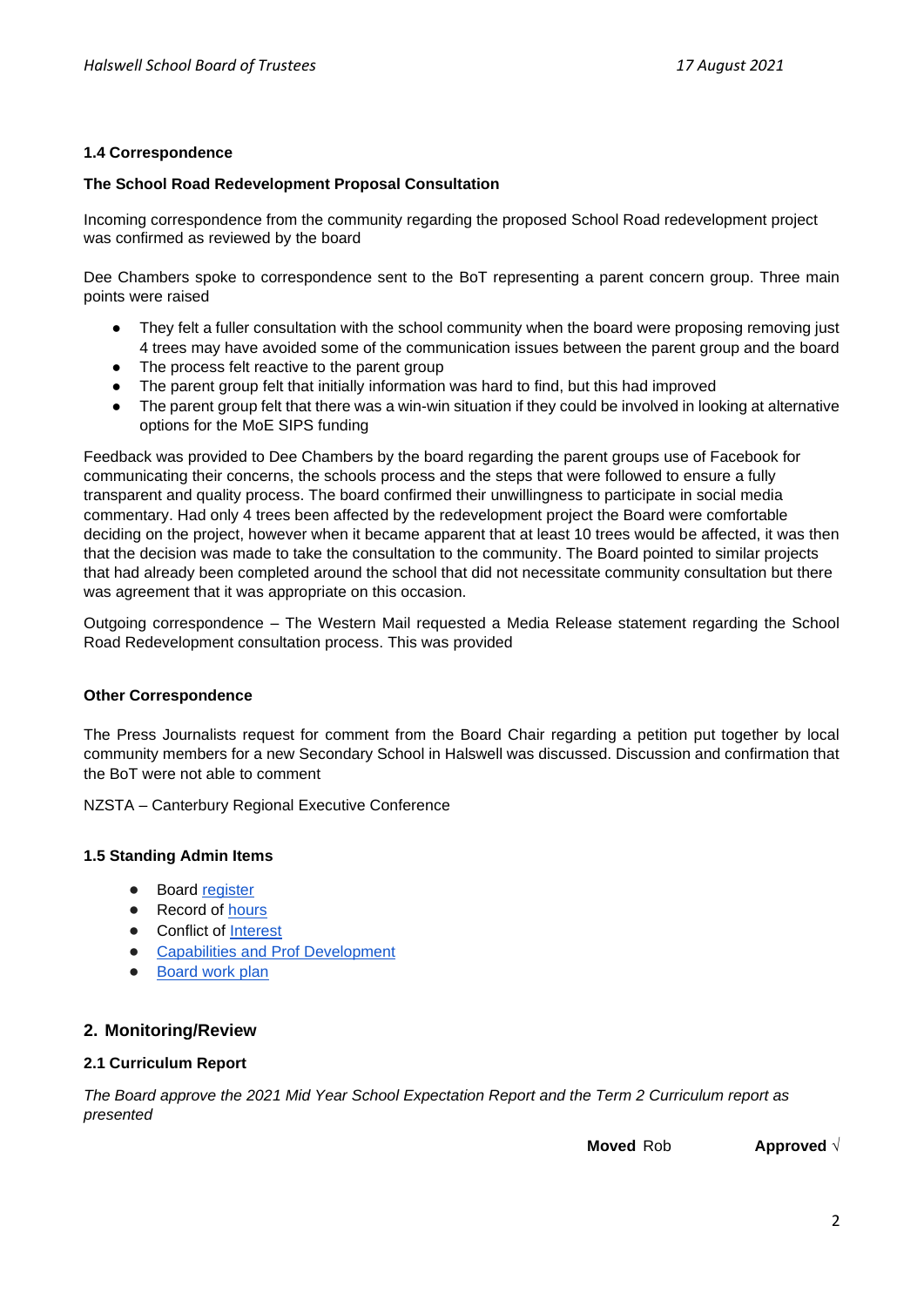# **2.2 Principal's Report**

Taken as read

*The Board approve the Principal Report as presented* 

**Moved** Stuart **Seconded** Anita **Approved** √

## **2.3 Finance Report**

Mid year review of the budget was completed. This has been looked at line by line. All changes have been highlighted in the report and it was confirmed that the deficit budget has been reduced.

Some notable changes include:

Income

- Covid International increase.
- Slight decrease in TAPEC increase. Operational income steady.
- ESOL Funding 107 students has increased the amount anticipated.
- PTA Donations an increase of \$30,000 for the BBQ area

Expenses

- Cleaning contract increase. Additional covid cleaning activities had been very well received by staff and this has been rolled into the regular school cleaning schedule
- IT Equipment Replacement mobile phones for the AP's
- Ground maintenance costs decreased due to a change in the team and associated hours.
- Sport field budget increased due to cost of clover spraying

Hubdoc – This has been set up but moving the system into everyday use is still in progress. Further training of staff may be required. An admin team member is attending a conference shortly where use of Hubdoc will be covered. Hopefully this will help in increasing uptake of the solution.

*The Board approve the revised Budget*

**Moved** Stuart **Seconded** Rob **Approved** √

## **2.4 Property**

- The BBQ Area development is progressing well. This has taken longer than expected but should be completed within Term 3
- The School Road Redevelopment consultation has now closed. The property subcommittee is now looking at alternative projects which had already been identified as key projects under the MoE SIPS investment programme. This included double glazing the Kahu block in Ōrongamai, replacing all of the drinking fountains which continue to require maintenance, working on enhancing and further protecting the oak tree area based on their current health status, and additional planting in this area to allow trees to mature as the oak trees move through old age.
- Years 3/4 children have been working with a designer from OuterSpace on a natural play area at the back of Ōrongamai.

*Move to accept property sub-committee minutes*

**Moved** Rob **Seconded** Michelle **Approved** √

## **2.6 Health & Safety**

- Illness There has been an increase in illness which is to be expected at this time of year
- The newly appointed ground staff member is going very well and freeing up Phil to work on key projects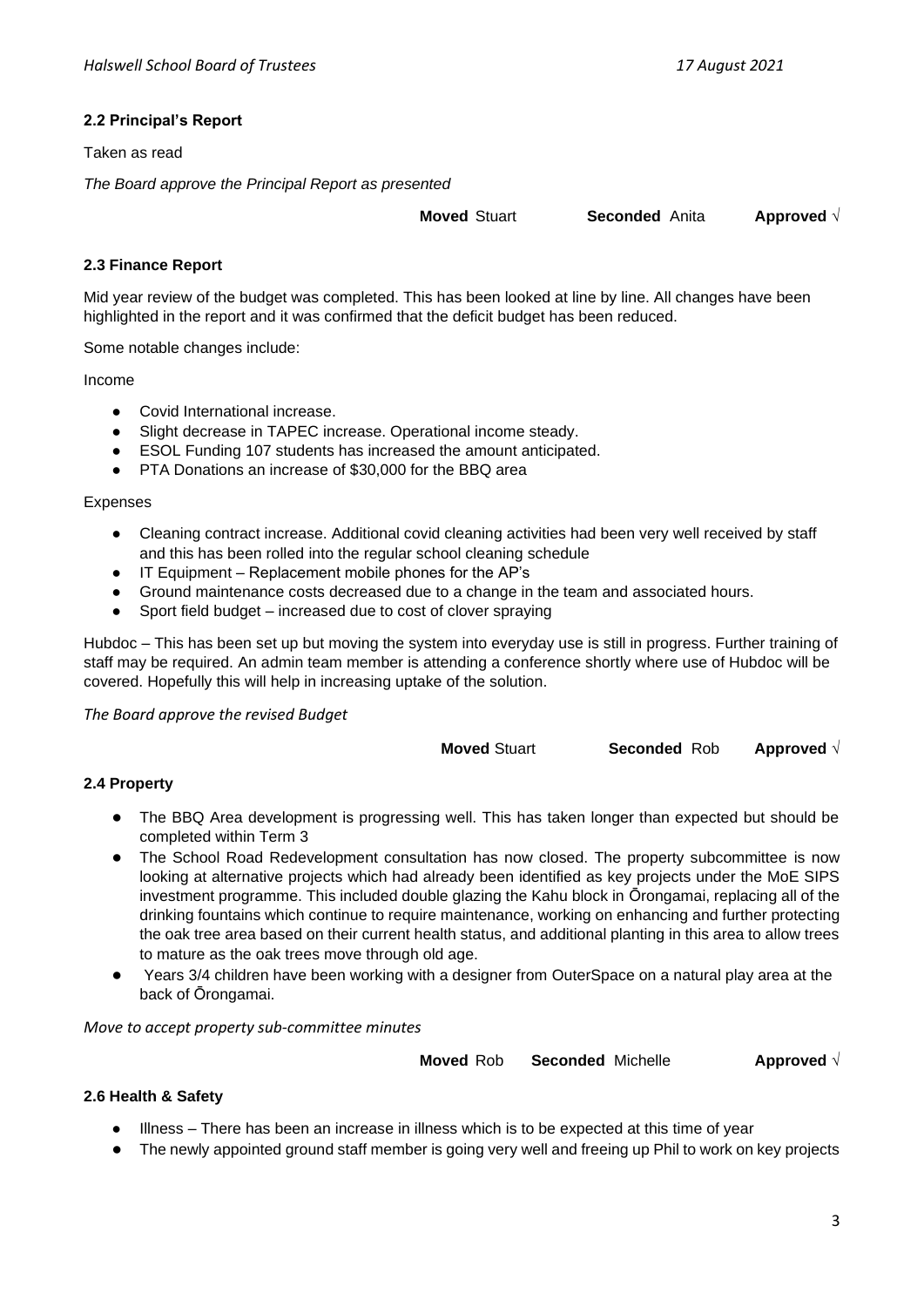● Shaun and Stuart met with Carole Clark (ERO) to work through a School Health and Safety review. This went well and the Board feel confident that this area is well covered, having already worked through a self-audit process. Sign off is now pending

*Move to accept Health and Safety sub-committee minutes*

**Moved** Giarne **Seconded** Michelle **Approved** √

**2.7 School Docs**

Noted - Policy Reviews for Term 3 2021:

- Concerns and Complaints
- Behaviour Management

## **3. Other Agenda Items**

#### **3.1 Astroturf Survey Results**

The results of the School Road Redevelopment Project were discussed. There were 61% in favour of the project, however this did not meet the 75% threshold required to progress. Additional information was provided to Dee Chambers on behalf of the parent group regarding the specific percentage breakdowns and key themes that had come through the survey feedback.

Penny Wilson gave an example of a consultation process that had been used by another school that she believed may have been appropriate in this instance.

Ged Robinson indicated a desire to work with Dee Chambers and other parents on a proposal for alternative investment projects that will be presented to the Property Subcommittee group in September.

#### **3.2 Proposed changes to the Enrolment Zone**

The Board discussed the decision that was required by the Ministry of Education regarding out of zone placements for 2022. Rob Dixon moved that no out of zone placements for 2022 will be offered and no ballot will be held. All were in favour.

*Move: No out of zone placements for 2022 will be offered - No Ballot will be held*

**Moved** Rob **Approved** √

## **3.3 PTA/Board Christmas Function**

Halswell Bowling Club has been booked for  $7<sup>th</sup>$  December for the PTA/Staff/Board of Trustees Christmas Function. A save the date invitation will be sent out while the details are being ironed out. Fed by Ged will be providing pizza catering for the event.

## **Board Meeting Dates 2021:**

- 21 September
- 19 October
- 16 November
- 7 December